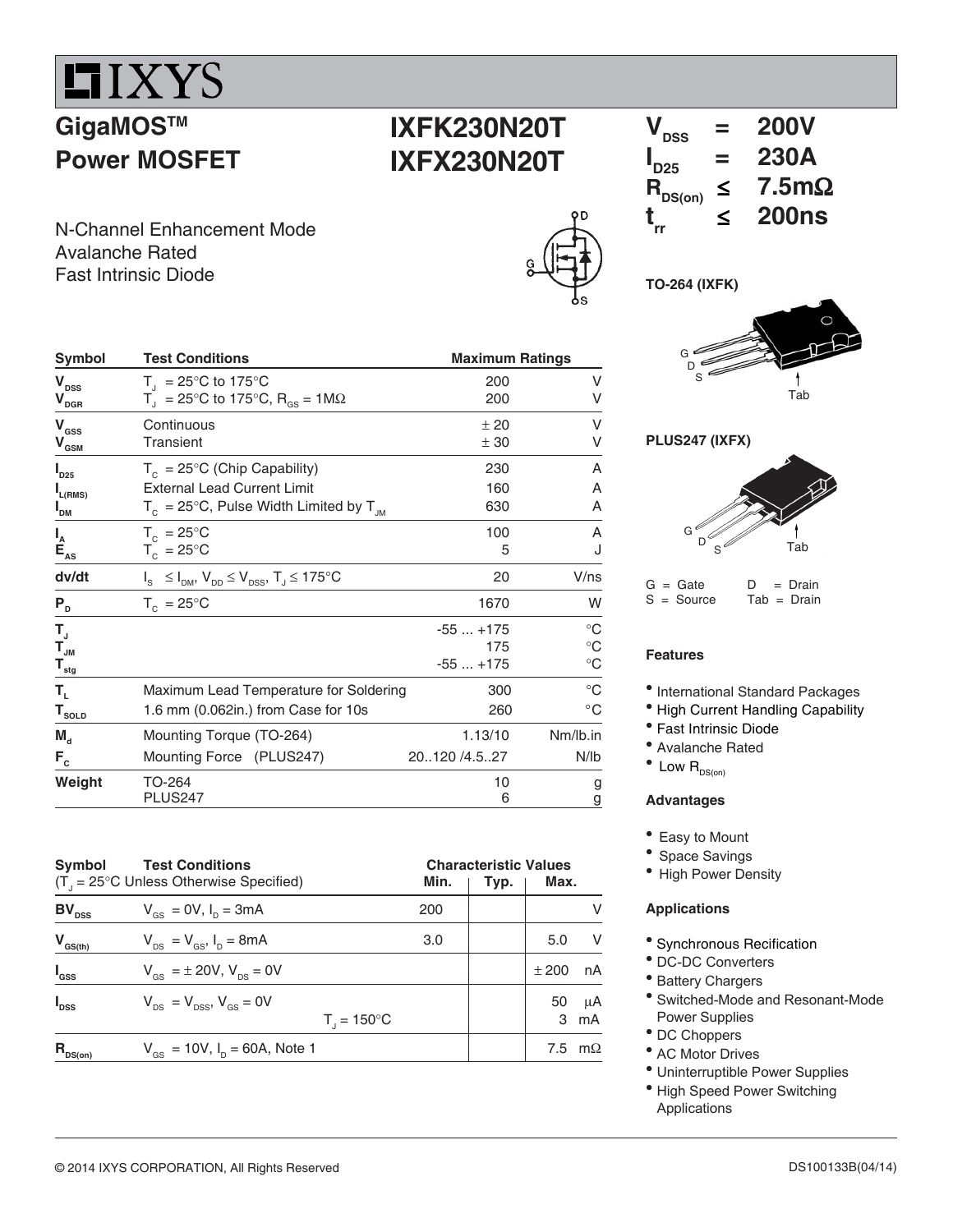# **LIXYS**

# **IXFK230N20T IXFX230N20T**

| <b>Test Conditions</b><br>Symbol        |  | <b>Characteristic Values</b>                                                                                                                                       |                      |      |      |               |
|-----------------------------------------|--|--------------------------------------------------------------------------------------------------------------------------------------------------------------------|----------------------|------|------|---------------|
|                                         |  | $(T_{\text{I}} = 25^{\circ} \text{C}$ Unless Otherwise Specified)                                                                                                  | Max.<br>Min.<br>Typ. |      |      |               |
| $g_{\rm fs}$                            |  | $V_{\text{ps}}$ = 10V, $I_{\text{p}}$ = 60A, Note 1                                                                                                                | 90                   | 150  |      | S             |
| $C_{\text{iss}}$                        |  |                                                                                                                                                                    |                      | 24   |      | nF            |
| $C_{\rm{oss}}$                          |  | $V_{\text{gs}} = 0V$ , $V_{\text{ps}} = 25V$ , f = 1MHz                                                                                                            |                      | 2440 |      | pF            |
| $C_{rss}$                               |  |                                                                                                                                                                    |                      | 60   |      | pF            |
| $R_{\rm gi}$                            |  | Gate Input Resistance                                                                                                                                              |                      | 1.15 |      | Ω             |
| $t_{\text{\tiny d(0n)}}$                |  |                                                                                                                                                                    |                      | 58   |      | ns            |
| t,                                      |  | <b>Resistive Switching Times</b>                                                                                                                                   |                      | 38   |      | ns            |
| $\mathbf{t}_{\mathsf{d}(\mathsf{off})}$ |  | $V_{\text{gs}} = 10V$ , $V_{\text{ps}} = 0.5 \cdot V_{\text{pss}}$ , $I_{\text{p}} = I_{\text{p}} = 0.5 \cdot I_{\text{pss}}$<br>$R_{\alpha} = 1\Omega$ (External) |                      | 62   |      | ns            |
| $t_{f}$                                 |  |                                                                                                                                                                    |                      | 17   |      | ns            |
| $\mathbf{Q}_{\text{g(on)}}$             |  |                                                                                                                                                                    |                      | 358  |      | nС            |
| $Q_{gs}$                                |  | $V_{\text{gs}} = 10V$ , $V_{\text{ps}} = 0.5 \cdot V_{\text{pss}}$ , $I_{\text{p}} = 0.5 \cdot I_{\text{pss}}$                                                     |                      | 138  |      | nС            |
| $\mathbf{Q}_{\mathsf{gd}}$              |  |                                                                                                                                                                    |                      | 60   |      | nС            |
| $R_{thJC}$                              |  |                                                                                                                                                                    |                      |      | 0.09 | $\degree$ C/W |
| $R_{\text{thCS}}$                       |  |                                                                                                                                                                    |                      | 0.15 |      | $\degree$ C/W |

#### **TO-264 AA Outline** $\frac{A}{A^{4}}$  $\overline{\circ}$  $\widehat{\oplus}$  $\frac{1}{01}$  $b1$  $\frac{-b2}{e}$ |<br>A1 Terminals: 1 - Gate<br>2 - Drain Back side ⇎ ୍ବ 3 - Source .<br>A D 4 - Drain Dim. Millimeter Inches<br>Ain. Max. Min. Max Min. A 4.82 5.13 .190 .202<br>A1 2.54 2.89 .100 .114<br>A2 2.00 2.10 .079 .083 114 2.54 2.89 .100 .114<br>2.00 2.10 .079 .083  $2.00$ b 1.12 1.42 .044 .056<br>
b1 2.39 2.69 .094 .106<br>
b2 2.90 3.09 .114 .122 b1 2.39 2.69 .094 .106  $\frac{2.90}{0.53}$  .1.09 c 0.53 0.83 .021 .033<br>D 25.91 26.16 1.020 1.030 D 25.91 26.16<br>E 19.81 19.96 19.81 19.96 .780 .786<br>5.46 BSC .215 BSC e  $5.46$  BSC J 0.00 0.25 .000 .010 K 0.00 0.25 .000 .010<br>
L 20.32 20.83 .800 .820<br>
L1 2.29 2.59 .090 .102 20.32 20.83 .800 .820<br>2.29 2.59 .090 .102  $\frac{11}{P}$  2.29 P 3.17 3.66 .125 .144<br>Q 6.07 6.27 .239 .247 0.4 6.07 6.27 .239 .247<br>0.1 8.38 8.69 .330 .342<br>R 3.81 4.32 .150 .170 13.38 8.69 .330 .342<br>3.81 4.32 .150 .170 R 3.81 4.32 .150 .170<br>R1 1.78 2.29 .070 .090 1.78 2.29 .070 .090<br>6.04 6.30 .238 .248  $\begin{array}{|c|c|c|c|}\n\hline\nS & 6.04 & 6.30 \\
\hline\nT & 1.57 & 1.83 \\
\hline\n\end{array}$ T 1.57 1.83 .062 .072

## **Source-Drain Diode**

| Symbol                        | <b>Test Conditions</b>                             | <b>Characteristic Values</b> |      |      |          |  |  |
|-------------------------------|----------------------------------------------------|------------------------------|------|------|----------|--|--|
|                               | $(T1 = 25°C, Unless Otherwise Specifically)$       | Min.                         | Typ. | Max. |          |  |  |
| $I_{s}$                       | $V_{\text{gs}} = 0V$                               |                              |      | 230  | A        |  |  |
| $I_{\text{SM}}$               | Repetitive, Pulse Width Limited by T <sub>IM</sub> |                              |      | 920  | A        |  |  |
| $\mathbf{V}_{\text{SD}}$      | $I_{F} = 60A, V_{gs} = 0V, Note 1$                 |                              |      | 1.3  | <b>V</b> |  |  |
| $t_{rr}$                      |                                                    |                              |      | 200  | ns       |  |  |
| $\mathbf{Q}_{_{\mathsf{RM}}}$ | $I_{E}$ = 115A, -di/dt = 100A/ $\mu$ s             |                              | 0.74 |      | $\mu$ C  |  |  |
| $I_{\rm RM}$                  | $V_B = 75V$ , $V_{gs} = 0V$                        |                              | 10.6 |      | A        |  |  |

Note 1: Pulse test,  $t \le 300 \mu s$ , duty cycle,  $d \le 2\%$ .



| Dim.           |       | Millimeter |      | Inches   |
|----------------|-------|------------|------|----------|
|                | Min.  | Max.       | Min. | Max.     |
| Α              | 4.83  | 5.21       | .190 | .205     |
| Α,             | 2.29  | 2.54       | .090 | .100     |
| A <sub>2</sub> | 1.91  | 2.16       | .075 | .085     |
| b              | 1.14  | 1.40       | .045 | .055     |
| b,             | 1.91  | 2.13       | .075 | .084     |
| $b^{2}$        | 2.92  | 3.12       | .115 | .123     |
| C              | 0.61  | 0.80       | .024 | .031     |
| D              | 20.80 | 21.34      | .819 | .840     |
| E              | 15.75 | 16.13      | .620 | .635     |
| e              |       | 5.45 BSC   |      | .215 BSC |
| L              | 19.81 | 20.32      | .780 | .800     |
| L1             | 3.81  | 4.32       | .150 | .170     |
| Q              | 5.59  | 6.20       | .220 | 0.244    |
| R              | 4.32  | 4.83       | .170 | .190     |

IXYS Reserves the Right to Change Limits, Test Conditions, and Dimensions.

| IXYS MOSFETs and IGBTs are covered                                                                           |  | 4.835.592  4.931.844  5.049.961  5.237.481  6.162.665 |                                                                      | 6.404.065 B1 6.683.344 |                                  | 6.727.585 7.005.734 B2 7.157.338B2  |  |
|--------------------------------------------------------------------------------------------------------------|--|-------------------------------------------------------|----------------------------------------------------------------------|------------------------|----------------------------------|-------------------------------------|--|
| by one or more of the following U.S. patents: 4,860,072 5,017,508 5,063,307 5,381,025 6,259,123 B1 6,534,343 |  |                                                       |                                                                      |                        |                                  | 6.710.405 B2 6.759.692 7.063.975 B2 |  |
|                                                                                                              |  |                                                       | 4.881.106  5.034.796  5.187.117  5.486.715  6.306.728  B1  6.583.505 |                        | 6.710.463 6.771.478 B2 7.071.537 |                                     |  |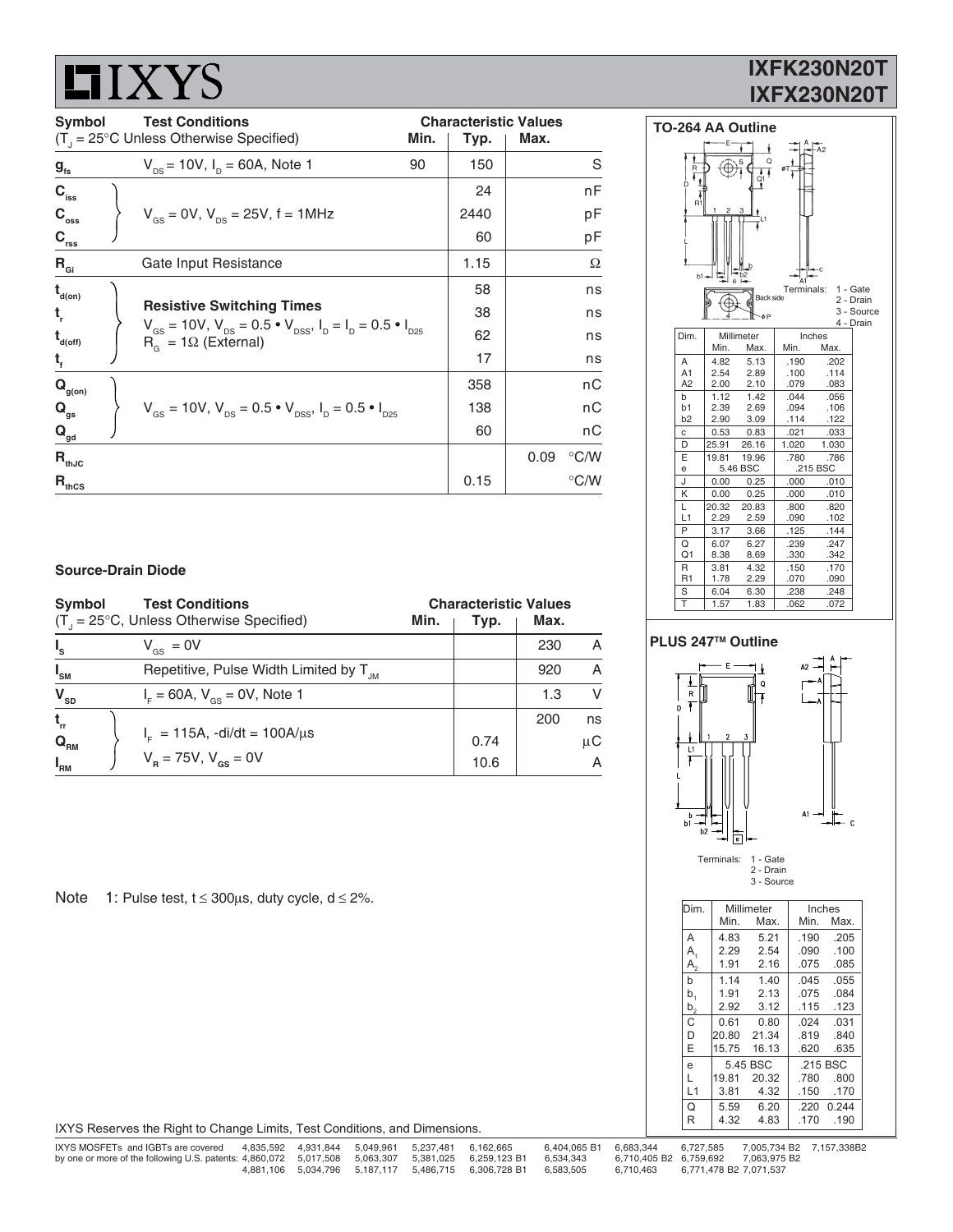

# **IXFK230N20T IXFX230N20T**



Fig. 3. Output Characteristics @ T<sub>J</sub> = 150°C







**Fig. 2. Extended Output Characteristis @ TJ = 25ºC**



Fig. 4.  $R_{DS(on)}$  Normalized to  $I_D = 115A$  Value vs. **Junction Temperature**





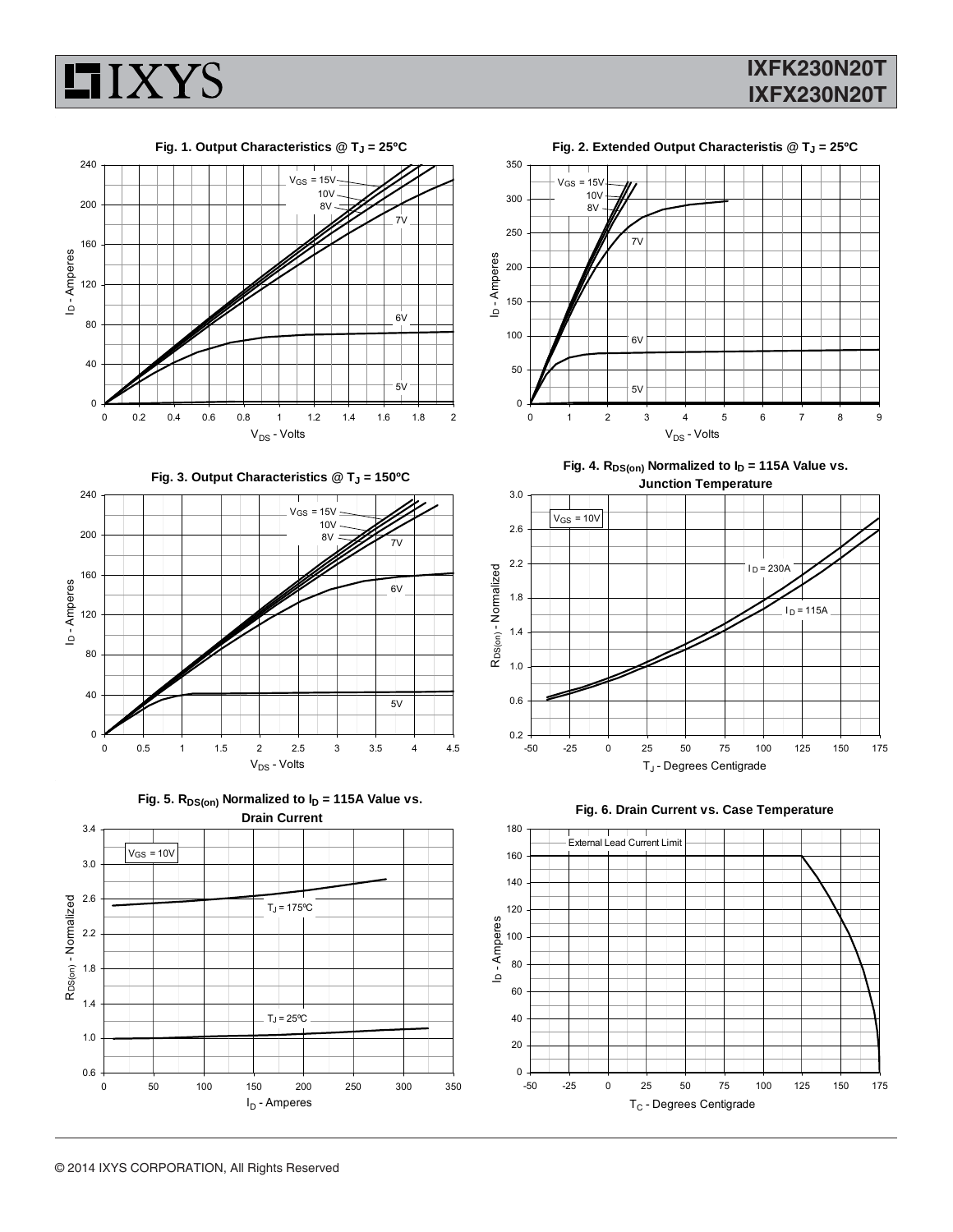

# **IXFK230N20T IXFX230N20T**





**Fig. 9. Forward Voltage Drop of Intrinsic Diode**









**Fig. 10. Gate Charge**



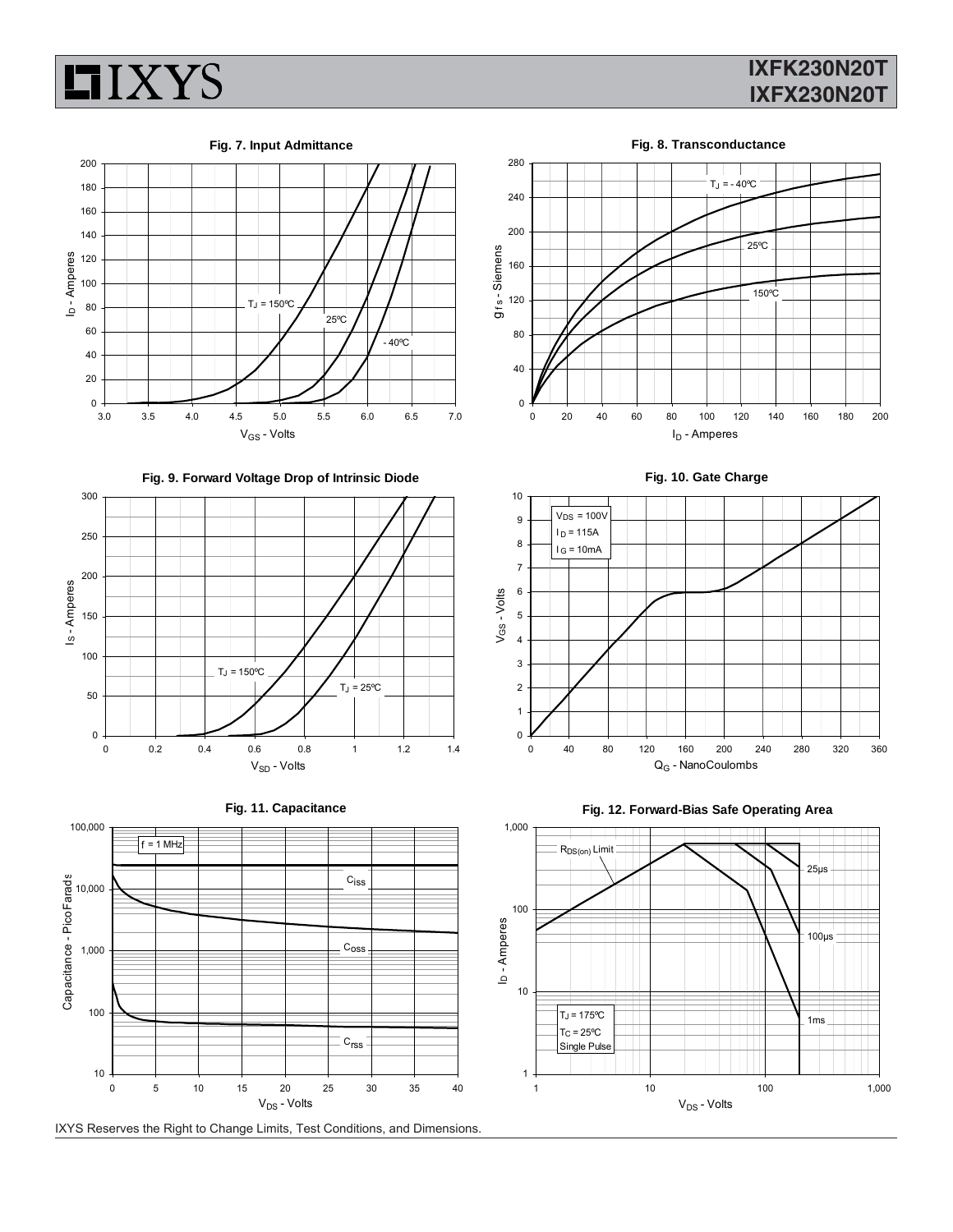

# **IXFK230N20T IXFX230N20T**

t d(off) - Nanoseconds

d(off) - Nanoseconds

t d(off) - Nanoseconds

- Nanoseconds

d(off)